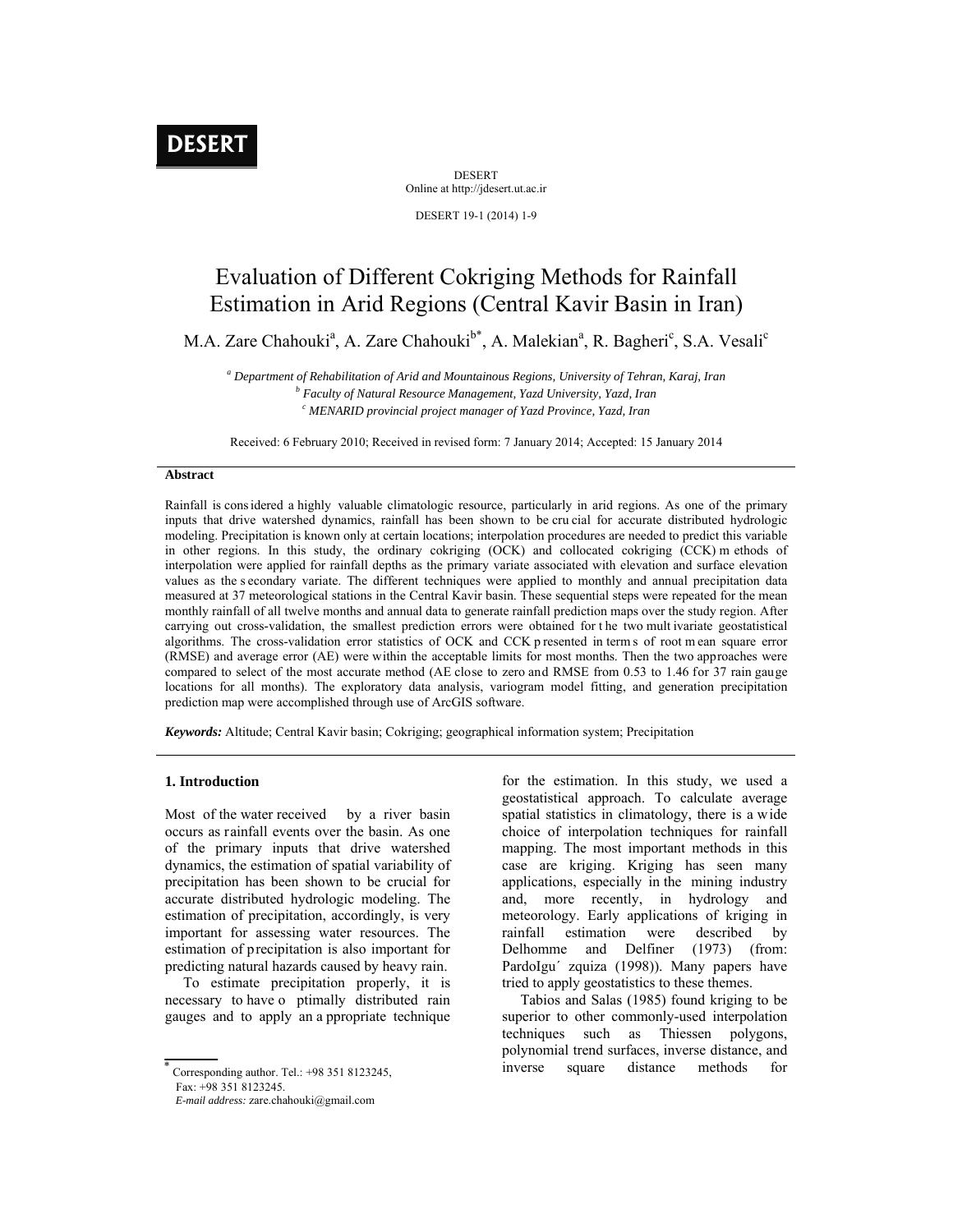precipitation estimation in a 52 000 km<sup>2</sup> region in Nebraska and Kansas.

 According to Ahmed and De Marsily (1987), kriging with external drift (KED) is more adapted than ordinary kriging for coarse sampling data. It lies in the adoption of an external variable which is observed with a spatial density exceeding that of t he original variable. Grimes *et al*. (1999) adopted kriging with external drift using both satellite data and ground rain gauges to improve the estimation of decadal rainfall and their spatial distribution while Goovaerts (2000) adopted a digital elevation model for monthly and annual rainfall totals in south Portugal.

 Hevesi *et al*. (1992a, b) analyzed annual precipitation estimates with geostatistical techniques. Then they used cokriging to estimate the precipitation distribution as a function of elevation. Compared with other techniques, they found that cokriging gave the best estimate. Creutin *et al*. (1988) introduced a simplified cokriging system to optimize merging radar rainfall and rain gauge data and found it very effective in reducing system size.

 Phillips *et al*. (1992) compared three geostatistical procedures for spa tial analysis of precipitation in m ountainous terrain in western Oregon (Willamette River basin). Detrended kriging and cokriging compared with kriging offer improved spatially distributed precipitation estimates in mountainous terrain on the scale of a few million hectares.

 PardoIgu´zquiza (1998) compared the areal average climatological rainfall mean estimated by the classical Thiessen method, ordinary kriging, cokriging, and kriging with an external drift (the first two methods used only rainfall information, while the latter two used both precipitation data and orographic information) in the G uadalhorce river basin in so uthern Spain, and concluded that kriging with an external drift seemed to give the most coherent results in accordance with cross-validation statistics and had the advantage of requiring a less demanding variogram analysis than cokriging.

 Goovaerts (2000) compared TP, WMA, ordinary kriging with varying local means, kriging with external drift and collocated cokriging for spatial interpolation of monthly and annual rainfalls. The r esults showed large prediction errors of the TP and WMA, while ordinary kriging was more accurate.

 Diodato and Ceccarelli (2005) compared the inverse squared distance method with linear regression and ordinary cokriging (OCK) for the Sannio Mountains (southern Italy), obtaining the best results with cokriging that included elevation as secondary information.

 Diodato (2005) studied the influence of topographic co-variables on t he spatial variability of precipitation over small regions of complex terrain. The results showed that ordinary cokriging is a very flexible and robust interpolation method, because it may take into account several properties (soft and hard data) of the landscape.

Li et al., (2006) estimated daily suspended sediment loads (S) using cokriging (CK) of S with daily river discharge based on weekly, biweekly, or monthly sampled sediment data. The results showed that the estimated daily sediment loads with CK using the weekly measured data best matched the measured daily values.

Hengl *et al.* (2007) discussed the characteristics of re gression-kriging (RK) or Universal Kriging, its strengths and limitations, and illustrated these with a simple example and three case studies.

Portal´es *et al*. (2009) performed a comparative study of different univariate and multivariate interpolation in e astern Spanish Mediterranean coast. Models were achieved for seasonal scales, considering a total of 179 rain gauges; data from another 45 rain gauges were also used to predict errors. Results proved that there is no ideal method for all cases; the method to be used will depend on (a) the number of geographical factors that influence rainfall, and (b) the m ajor or minor s patial correlation within the rainfall.

Zhang and Srinivasan (2009) developed nearest-neighbor (NN), inverse distance weighted (IDW), simple kriging (SK), ordinary kriging (OK), simple kriging with local means (SKlm), and k riging with external drift (KED) to facilitate the estimation of automatic spatial precipitation while incorporating the geographic information system program in the Luohe watershed, located downstream of the Yellow River basin. The evaluation results showed that the SKlm EL X and KED EL X methods, which incorporate elevation and spatial coordinates into SKlm and K ED, respectively, produced significantly better results than Thiessen polygon and IDW in ter ms of th e coefficient of correlation.

The present study's goal was to use multivariate geostatistical methods to predict rainfall from elevation information and map the spatial variability. The specific objectives were: 1. to extract elevation points from the DEM for analysis and rainfall data for use in CK methods as a primary variate and elevation values as a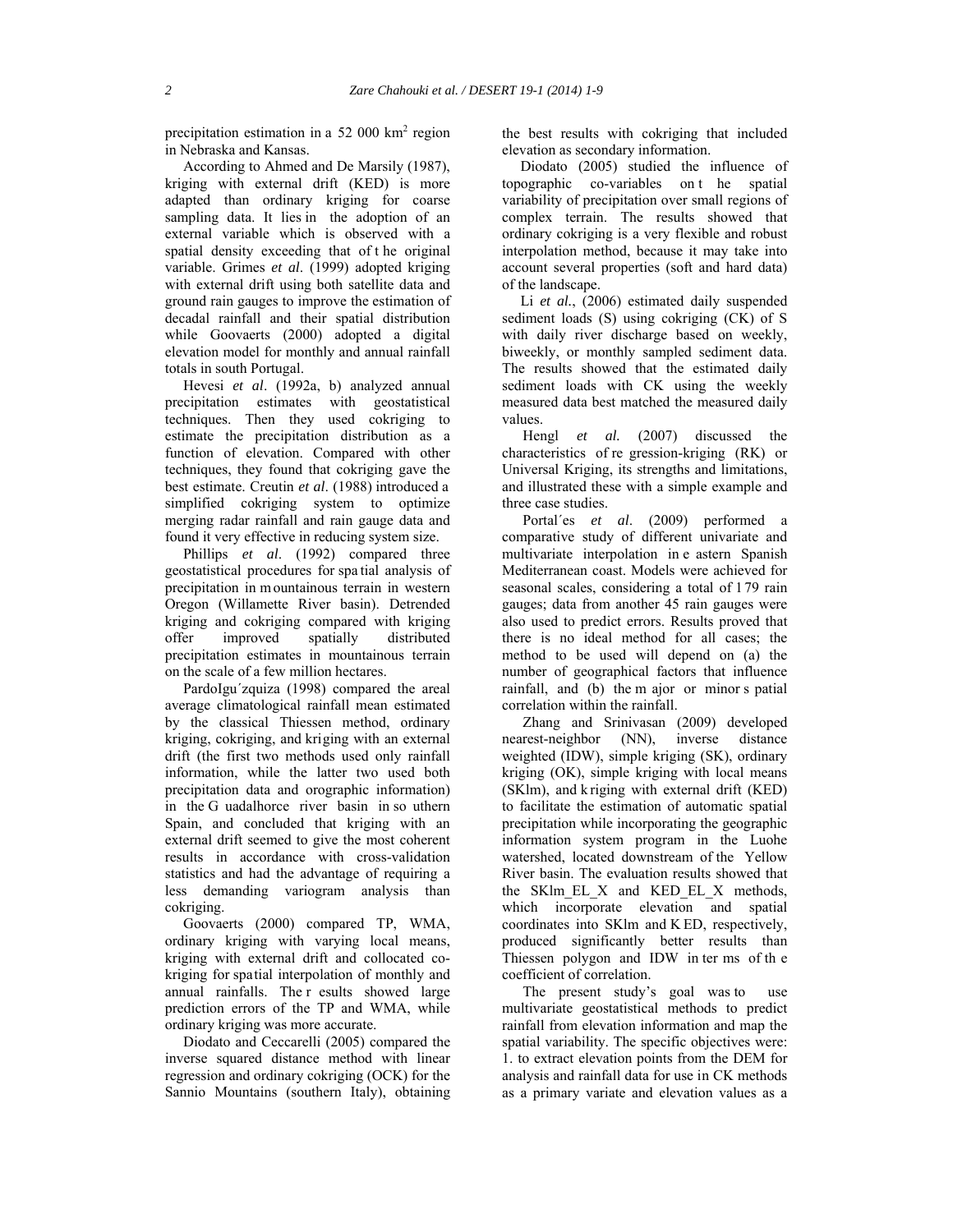secondary variate, 2. to a ttempt different CK methods and se lect the best one through analyzing the cross-validation error statistics through cross-semivariogram models, and 3. to use the selected CK method to predict rainfall values at unmeasured locations.

The benefits of a geographical information system (GIS) and a geostatistics approach to accurately model the spatial distribution pattern of precipitation are known.

# **2. Materials and Methods**

The study area is located in the center of Iran (latitude between 34º 15´and 36º 56´N, longitude between 52° 15′ and 56° 53′ E) on the southern border of the Alborz mountain range. Central Kavir basin is one of the largest regions in Iran's central zone. The study area is part of this basin with a surface area of approximately 57784 km<sup>2</sup>. To the north lie districts within the Alborz mountain range. The maximum and minimum altitudes in the region are 3884 and 648 m a.s.l., respectively. The mean altitude is about 1238 m a .s.l. Figure 1 sh ows the DEM, with a spatial resolution of 50 m, used in this research.

Mean annual precipitation reaches approximately 180 mm in the majority of the areas of the region, ranging from *<*70 mm in the south of the study region to as much as *>*300 mm in the northern mountainous areas. One of the most important characteristics of the

precipitation is it s interannual variability. The region has a dry season from June to November and a wet season from December to May (>80% of the precipitation falls between these months). Kavir basin is an arid region where the water balance is negative.

The delineated base map (i.e. polygon feature class) of the study area and the location of rainfall gauging stations within the Kavir basin (i.e. point feature class) were generated using ArcGIS as two different coverage feature classes. The point feature class coverage map, representing the rainfall locations, also contained the mean monthly rainfall depths for twelve months as attribute values. The base map and the rainfall point coverage map were overlaid to represent the rain gauge locations. The DEM of study area was use d to extract approximately 160 elevation points ranging from of 670 to 3600 m a.s.l. covering the entire study area for use i n co-kriging analysis. The geostatistical analysis extension module of ArcGIS 9.3 was used to analyze and develop kriged surfaces. Several interpolation approaches are available in geographical information systems (GISs) to meet the general requirements of i nterpolation. Figure 1 shows the spatial distribution of the rain gauge stations and the locations of 160 extracted elevation points from DEM with elevations used in this study. Many stations are situated in mountainous areas.



Fig. 1. Location and topography of the study area and locations of extracted elevation points from DEM and rain and meteorological station locations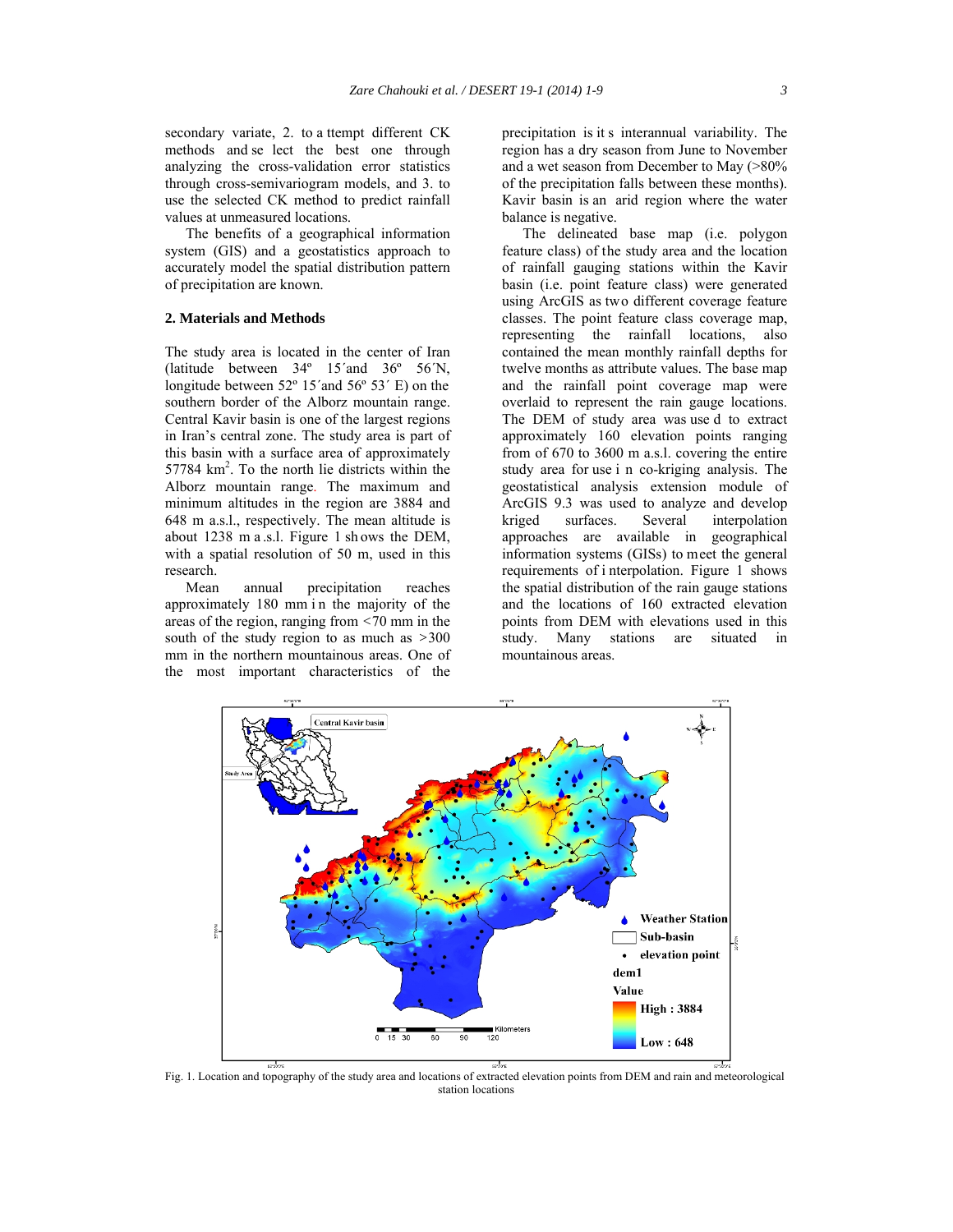Daily precipitation data for 30 years (1971- 2004) were obtained from 37 meteorological stations. Rainfall measurements are collected daily and compiled to generate monthly totals. Estimating rainfall depth at unsampled locations can be i mproved by interpolating between the nearest gauges. The daily observations made at all stations pass through a rigoro us quality control procedure. Consistency checks were applied to the data. After assuring the quality of the raw data, monthly precipitation averages were calculated. Some basic sample statistics were also determined (Table 1). Data used in the analysis were derived from Iran's Ministry of Energy. The analysis of the primary variate (mean monthly rainfall depth) and secondary variate (elevation) resulted in good correlation values, ranging from 0.50 (January) to 0.77 (September).

|  |  |  |  | Table 1. Descriptive statistics of the monthly and annual precipitation (mm) data for 37 meteorological stations |
|--|--|--|--|------------------------------------------------------------------------------------------------------------------|
|--|--|--|--|------------------------------------------------------------------------------------------------------------------|

| month     | Mean   | Median | Standard<br>deviation | Maximum<br>value | Minimum<br>value | Coefficient<br>of skewness | Kurtosis | $Co^*$ |
|-----------|--------|--------|-----------------------|------------------|------------------|----------------------------|----------|--------|
| January   | 20.26  | 19.10  | 7.63                  | 41.90            | 8.20             | 0.86                       | 0.69     | 0.50   |
| February  | 22.81  | 20.20  | 8.75                  | 39.90            | 9.40             | 0.52                       | $-0.80$  | 0.73   |
| March     | 28.97  | 28.60  | 1.60                  | 50.40            | 9.10             | 0.30                       | $-0.16$  | 0.70   |
| April     | 27.10  | 25.30  | 9.57                  | 48.20            | 9.70             | 0.51                       | $-0.61$  | 0.69   |
| May       | 22.49  | 18.70  | 11.04                 | 44.70            | 5.90             | 0.53                       | $-0.87$  | 0.75   |
| June      | 7.37   | 5.10   | 5.76                  | 24.40            | 0.20             | 1.21                       | 0.89     | 0.73   |
| July      | 4.84   | 3.80   | 4.16                  | 15.40            | 0.30             | 1.11                       | 0.46     | 0.74   |
| August    | 3.54   | 2.20   | 3.25                  | 11.80            | 0.10             | 1.24                       | 0.59     | 0.75   |
| September | 3.57   | 2.60   | 2.93                  | 10.80            | 0.00             | 0.85                       | $-0.17$  | 0.77   |
| October   | 6.99   | 5.40   | 4.98                  | 18.90            | 1.50             | 0.99                       | $-0.36$  | 0.69   |
| November  | 12.35  | 9.50   | 8.09                  | 33.30            | 3.10             | 1.35                       | 0.81     | 0.62   |
| December  | 20.94  | 18.40  | 9.73                  | 57.00            | 7.50             | 1.61                       | 3.95     | 0.72   |
| Annual    | 181.41 | 154.92 | 76.24                 | 348.54           | 73.54            | 0.80                       | $-0.43$  | 0.78   |

\*: Cor = Linear correlation coefficient between precipitation and altitude.

# *2.1. Geostatistical interpolation techniques*

In this section, the estimators used in the case study are briefly introduced. More information about them can be found in Goovaerts (1997). All geostatistical estimators are variants of the linear regression estimator  $Z^*(x)$ :

$$
Z^*(x) - m(x) = \sum_{i=1}^n w_i(x) [Z(x_i)m(x_i)] \qquad (1)
$$

where each datum, *Z(xi )*, has an associated weight,  $wi(x)$ , and  $m(x)$  and  $m(xi)$  are the expected values of  $Z^*(x)$  and  $Z(x_i)$ , respectively. The kriging weights must be determined to minimize the estimation variance, Var  $[Z^*(x)$ - $Z^*(x)$ ], while ensuring the unbiasedness of the estimator,  $E[Z^*(x) - Z^*(x)] = 0$ . All different types of kriging are distinguished depending on the chosen model for the trend,  $m(x)$ , of the random function  $Z(x)$  (Goovaerts, 1997).

In this study, three phases were completed to conduct any geostatistical work (Moral, 2009):

1. *Exploratory analysis of data*. Data were studied without considering their geographical distribution. Statistics were applied to check data consistency, remove outliers, and identify the statistical distribution from where the data came.

2. *Structural analysis of data*. Spatial distribution of the variable was analyzed.

Spatial correlation or dependence can be quantified with semivariograms.

 A variogram shows the degradation of spatial correlation between two points of space when the separation distance increases. Function has two components: i) the nugget effect, which characterizes the discontinuity jump observed at the origin of distances and quantifies the shortterm, erratic variations of the studied phenomenon plus measurements and data errors; ii) the increasing part of the variogram, which may reach the sill (theoretical sample variance), level off the curve, for a distance called range, or incr ease continuously with distance. The non-nugget part of the variogram measures the non-random part of the phenomenon and models its average mediumscale behavior in space.

 The variogram is a function of both distance and direction, and so direction-dependent variability can be accounted for.

Cokriging is a branch of kriging which uses additional covariates, usually more intensely sampled, to assist in predicting. Cokriging is most effective when the covariates are highly correlated. Both kriging and cokriging assume the homogeneity of first differences. Cokriging uses one or more secondary features which are usually spatially correlated with the primary feature (e.g., heights secondary, rain primary). Cokriging means kriging with more than one variable. The cokriging approach is another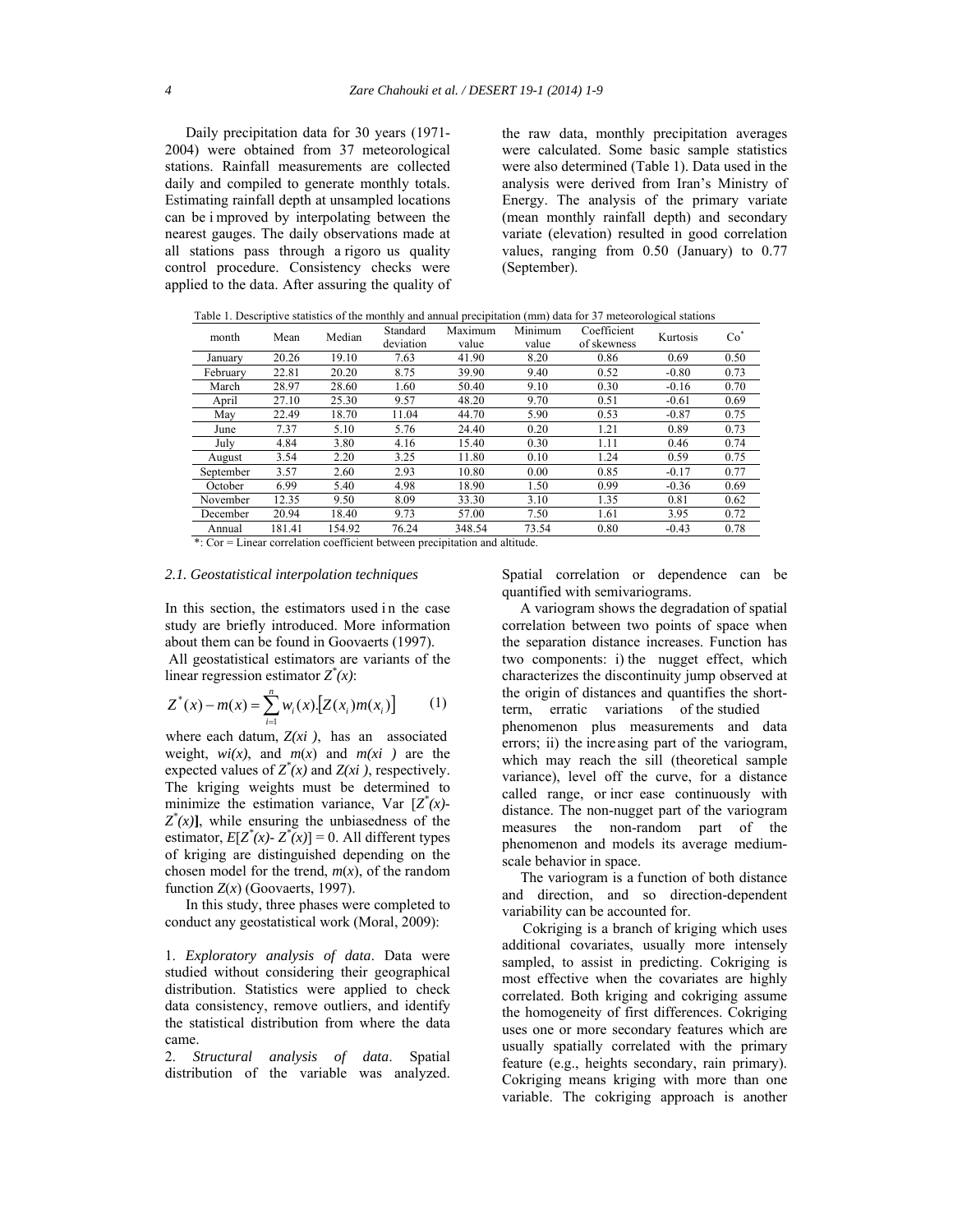possible way to incorporate secondary data. Although it is indicated when the secondary information is not exhaustive, i.e. auxiliary data are not available at all grid-nodes, if this information is known everywhere and c hanges smoothly across the study area, the cokriging system can retain only the secondary datum collocated with the location which is estimated (Goovaerts, 1997). In the current study we performed two cokriging methods. Ordinary cokriging is the estimation of one var iable based on the measured values of two or more variables. It is a ge neralization of kriging in the sense that at every location there is a vector of many variables instead of one variable. OCK is the multivariate extension of kriging (Goovaerts, 1997). OCK analysis was performed for the 37 primary data points and the secondary variate (elevation points extracted from the DEM). Collocated ordinary co-kriging is a conditional estimator of CK where the neighborhood uses the secondary variable as a subset of l ocations where primary data are available along with the estimated locations (Wackernagel, 2003). The primary variate of the 37 measured values of precipitation and the corresponding altitude values were used in the analysis. CCK analysis was performed for 41 primary data points (precipitation) and the secondary variate was the elevation of the point locations included in th e primary variate [See Goovaerts (1997) for a detailed presentation of cokriging algorithms].

All geostatistical analyses were conducted using the extension Geostatistical Analyst of the GIS software ArcGISd (version 9.3, ESRI Inc). After modeling annual and m onthly precipitation with the selected algorithms, a set of map layers in raster format was generated.

#### *2.2. Error statistics*

The performances of th e OCK and CCK algorithms were assessed and compared using cross-validation results. This was achieved by temporarily removing one datum at a time from the data set and re-estimating the deleted value from the remaining data using kriging algorithms. In the present study, the reduced mean square error (RMSE) a nd the average error (AE) were the error statistics used (Campling *et al*., 2001) to compare the modelpredicted results with the observed values. RMSE was used to check the consistency between the estimation errors and the standard deviation of the observed values:

$$
RMSE = \left(\frac{1}{n}\sum_{i=1}^{n}\left[\frac{Z(o_i) - Z(p_i)}{s}\right]^2\right)^{\frac{1}{2}}
$$
(2)

AE was used to test the predictability of the developed models:

$$
AE = \frac{1}{n} \sum_{i=1}^{n} \frac{Z(o_i) - Z(p_i)}{s}
$$
(3)

where:

zoi = observed value at location i

zpi = predicted value at i

N = number of pairs of observed and predicted values

 $S =$  standard deviation of the observed values.

This RMSE value should be within the range of  $1 \pm [2(2/N)^{1/2}]$  for the model to be acceptable (Ella *et al*., 2001). The AE value should be close to zero for the model to be acceptable.

#### **3. Results**

The exploratory data analysis performed on the primary variate and the secondary variate of elevation revealed that the da ta are normally distributed and free of outliers. In cokriging, the primary and secondary variates were fitted using different models available in the ArcGIS geostatistical extension module, and the optimal cross-semivariogram was selected. Figures 2 and 3 show annual and monthly semivariograms.

After calculating OCK and CCK, the crossvalidation error statistics were compared to select the best method to perform the CK, Then, the best CK algorithm (either OCK or CCK) was used to predict the primary variate values for more locations within the study region. The database of these predicted variables of these predicted variables corresponding to ele vation locations provided the rainfall depths at predicted unmeasured locations. The cross-validation statistics in terms of R MSE and AE were estimated to ascertain the model algorithms, and finally the interpolated surface reflecting the variation of rainfall depth over the study area was generated using ArcGIS. These procedures were followed to generate the spatial variability map of longterm mean monthly rainfall for one m onth and replicated for all twelve months to ge nerate twelve such maps. The interpolated surface was generated for the study region for the twelve months, and the map of annual rainfall, driest (august) and wettest (March) months of the year are presented in Figures 4 and 5, respectively.

The predicted mean monthly rainfall values from the CK algorithm and the observed data of rain gauge locations for all twelve months were subjected to ordinary kriging analysis.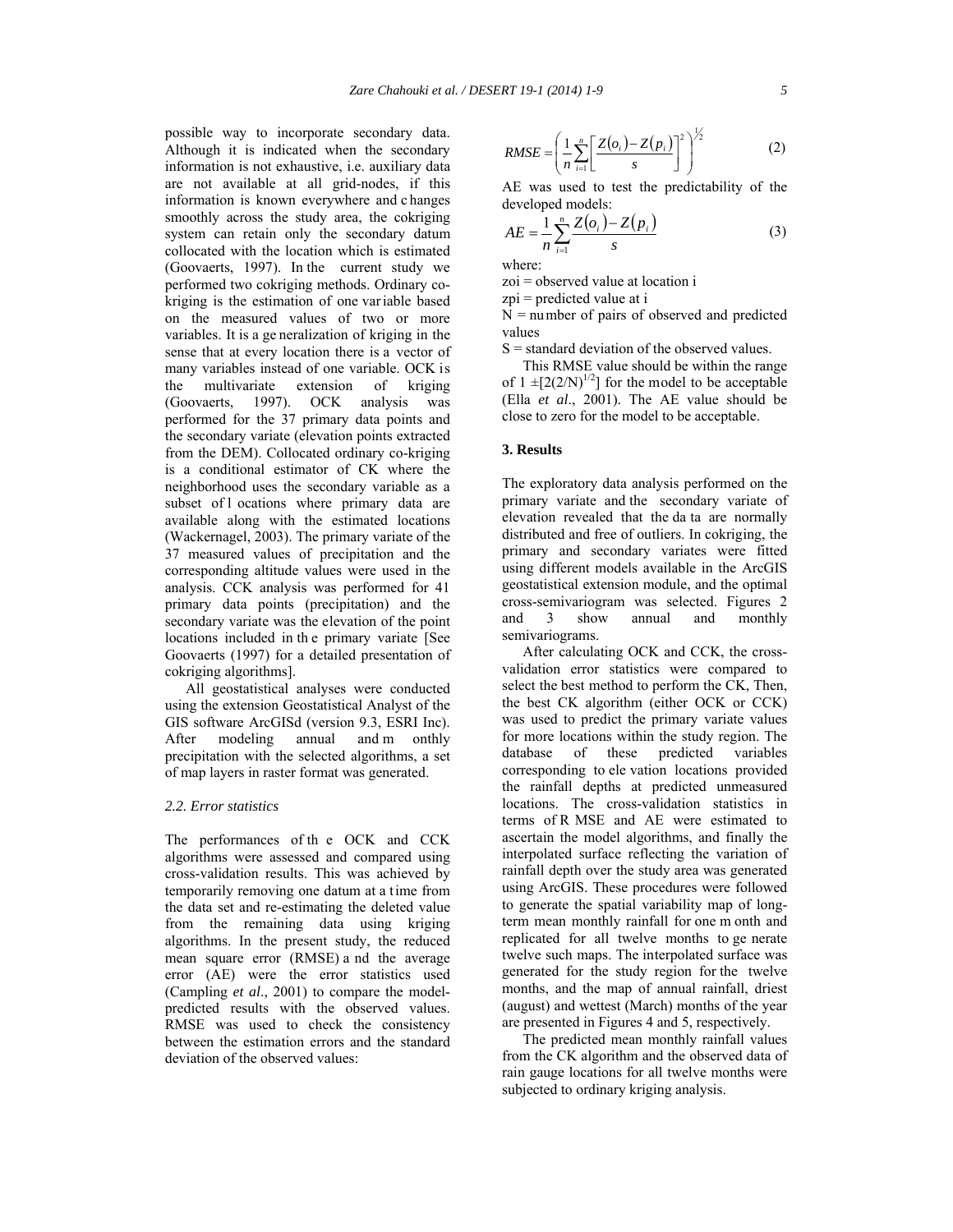

Fig. 2. Annual Rainfall Semivariogram



Fig. 3. Monthly Rainfall Semivariogram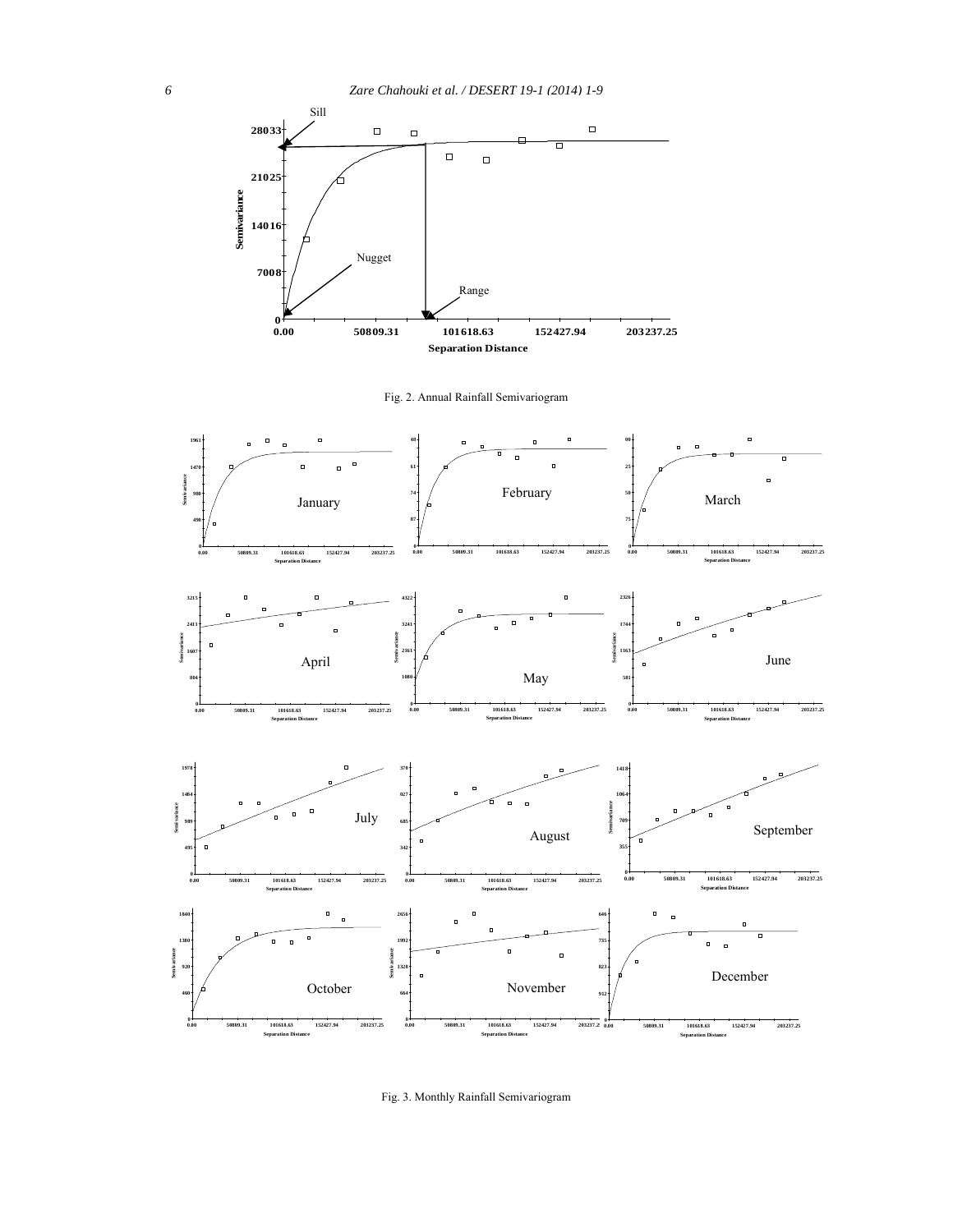This was performed to select the best method for predicting rainfall at unmeasured locations and to predict spatial variability. The crossvalidation error statistics were estimated using Equations 2 and 3 to select the best model.

 The calculated RMSE of cross-validation results for a ll months were well within the acceptable range for the model obtained through the OCK and CCK method. Moreover, the AE

values calculated from the cross-validation results of the CCK and OCK algorithm methods for all months were close to zero. The crossvalidation statistics performed for both the OCK and CCK methods of CK (Table 2) revealed that the OCK method performed better than the CCK method. Hence, the OCK algorithm was used to predict the rainfall prediction map.

| Table 2. Comparison of OCK and CCK methods in terms of model fitting cross-validation statistics |                 |                             |                   |                               |                   |  |  |  |
|--------------------------------------------------------------------------------------------------|-----------------|-----------------------------|-------------------|-------------------------------|-------------------|--|--|--|
|                                                                                                  |                 | ordinary cokriging          |                   | collocated ordinary cokriging |                   |  |  |  |
| month                                                                                            | Variogram model | Cross-validation statistics |                   | Cross-validation statistics   |                   |  |  |  |
|                                                                                                  |                 | $AE^a$                      | RMSE <sup>b</sup> | $AE^a$                        | RMSE <sup>b</sup> |  |  |  |
| January                                                                                          | Exponential     | 0.032                       | 1.02              | 0.036                         | 1.03              |  |  |  |
| February                                                                                         | Exponential     | 0.016                       | 0.73              | 0.009                         | 0.82              |  |  |  |
| March                                                                                            | Exponential     | 0.013                       | 0.76              | 0.040                         | 0.95              |  |  |  |
| April                                                                                            | Exponential     | 0.005                       | 0.93              | 0.014                         | 0.98              |  |  |  |
| May                                                                                              | Exponential     | $-0.016$                    | 0.74              | 0.005                         | 0.90              |  |  |  |
| June                                                                                             | Exponential     | 0.004                       | 0.81              | 0.018                         | 0.89              |  |  |  |
| July                                                                                             | Spherical       | $-0.003$                    | 0.74              | $-0.002$                      | 0.78              |  |  |  |
| August                                                                                           | Spherical       | 0.016                       | 0.77              | 0.018                         | 0.81              |  |  |  |
| September                                                                                        | Spherical       | $-0.006$                    | 0.73              | 0.005                         | 0.81              |  |  |  |
| October                                                                                          | Exponential     | 0.005                       | 0.87              | 0.009                         | 0.91              |  |  |  |
| November                                                                                         | Exponential     | 0.026                       | 0.91              | 0.026                         | 0.92              |  |  |  |
| December                                                                                         | Exponential     | 0.008                       | 0.77              | 0.005                         | 0.80              |  |  |  |
| Annual                                                                                           | Exponential     | 0.006                       | 0.93              | 0.013                         | 0.86              |  |  |  |

[a] The acceptable value of KAE is close to zero.

[b] The acceptable value of KRMSE  $(1 \pm [2(2/N)]^{1/2}]$  is 0.53 to 1.46 (*N* = 37).



Fig. 4. Annual Rainfall Prediction Map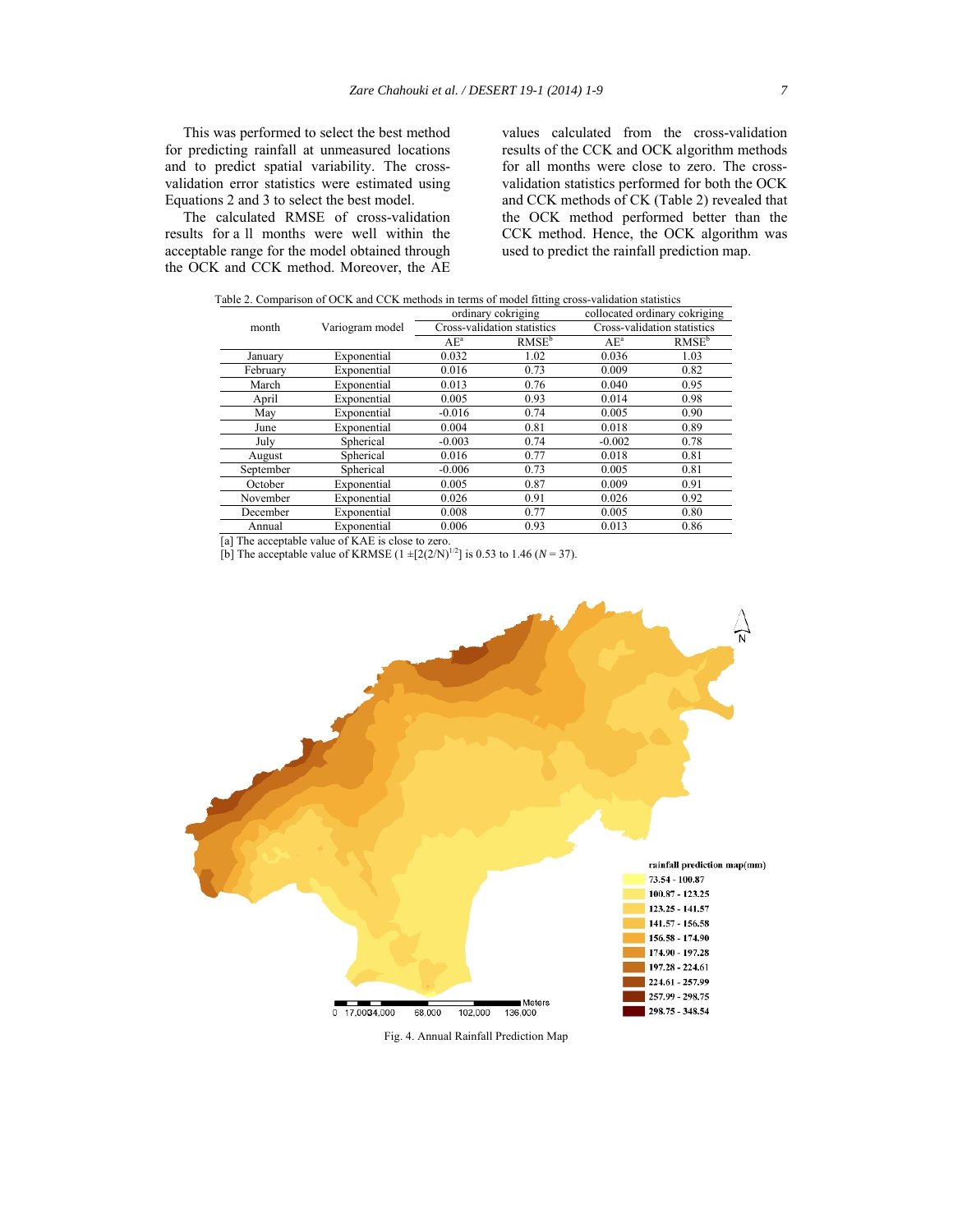

Fig. 5. Rainfall prediction map for the driest (August) and wettest (March) months

#### **4. Discussion and Conclusion**

Many studies, particularly those performed in Iran such as Zabihi *et al*., (2011), Mirmousavi et al., (2010), Shaabani (2010), Saghafian *et al*., (2011), and Mahdavi *et al*., (2004) solely compared IDW interpolation and kriging family approaches, and all of t he above-mentioned studies concluded that the kriging approach is best.

The mentioned researchers attempted to compare a deterministic method (IDW) with the univariate kriging family and concluded that the ordinary kriging method was the most appropriate technique. Some noted researchers the declared co-kriging to be the best among IDW and u nivariate kriging family techniques. The results of these comparisons are obvious. In many studies, concluded that the kriging method is most suitable, without regard to the origin of data and the point distribution. Comparison of interpolation approach while is worthwhile that the different methods from one family were compared.<br>In th

the current research, different geostatistical approaches were classified into deterministic, univariate kriging, and multivariate kriging categories. Then each method was compared within each family. For example, ordinary co-kriging (OCK) and collocated co-kriging (CCK) were compared with each other and not compared with the deterministic approach.

It is understood that modeling rainfall spatial variability of an arid region with a sparse rain gauge network poses a challenging task in terms of prediction accuracy. Furthermore, the s hort observation record of so me stations and inconsistency in data recording also influence the rainfall predictability over the arid region. This necessitates the use of exploratory data analysis techniques as a pre requisite before using the data for geostatistical modeling. It also revealed the necessity of using some secondary variables such as altitude, proximity to large bodies of water, and land cover and the support of remote sensing.

Different multivariate kriging approaches used in this study to predict the spatial rainfall variability for arid regions with orographic effects are simple and reasonable approaches which can be applied to similar locations having sparse rain gauge locations and undulating topography.

OCK analysis was performed for the 37 primary data points (elevation and rainfall values) and the secondary variate (elevation points extracted from the DEM). CCK analysis was performed for 37 primary data points (elevation and rainfall values) and the secondary variate which was the elevation of the point locations included in the primary variate. Both